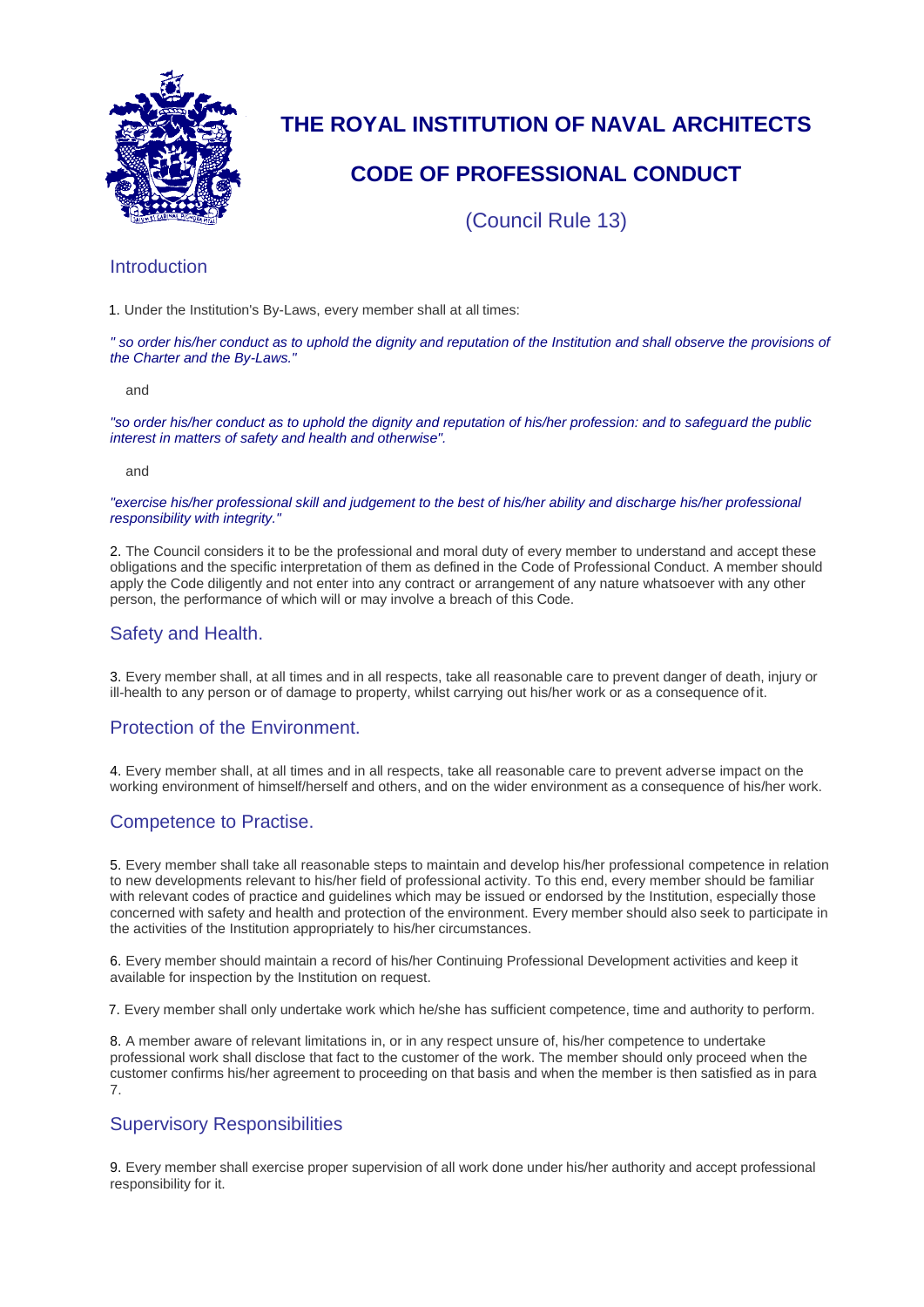10. Every member shall treat those under his/her supervision and all other people with respect, fairness, honesty and courtesy.

11. Every member shall help and encourage those under his/her supervision to maintain and develop their professional competence through appropriate education, training and experience and participation in appropriate learned society activities.

#### Conflicts of Interest

12. Every member shall take all reasonable care when accepting and undertaking a professional assignment to avoid any real, or likely to be perceived, conflict of interest between the member or his/her associates and the customer.

13. Should a member become aware of a possible conflict of interest, he/she shall immediately disclose the issue to the customer in writing (or other recordable form) and only continue working when the customer sorequests.

## **Confidentiality**

14. Members shall recognise the importance of physical and cyber security, and take all necessary steps to protect personal data relating to themselves or others which they hold.

15. They shall not disclose, or allow to be disclosed, information concerning the business of his/her employer, a past employer or a customer which is not already in the public domain, unless clearly authorised to do so or it is clearly in the public interest under para 26 having exhausted all other reasonable avenues.

16. A member shall not improperly use confidential information either for his/her own benefit or for the benefit of a third party.

## Honesty and Integrity

17. Members shall at all times conduct themselves with honesty, impartiality, integrity and respect of the law.

18. A member shall not offer, give or receive any inducement (financial or otherwise) made to improperly influence the award or performance of a professional assignment.

19. A member shall not receive remuneration from a second source for work already undertaken for his/her employer or another unless this is agreed by the parties concerned.

20. In referring in advertisements or papers to his/her own work or competence, a member shall be factual and avoid misleading statements.

21. A member shall not maliciously or recklessly injure another's professional reputation, prospects or business.

22. Members shall notify immediately the Institution if they have:

(a) been convicted of any criminal offence or any adverse civil court judgement, related to their professional activities and any aspect of the Institution's Code of Professional Conduct.

(b) been declared bankrupt or disqualified as a Company Director or Charity Trustee.

(c) their membership of another professional body terminated as a result of a disciplinary.

#### Risk Assessment

 23. In the course of his/her professional work, every member shall carefully assess possible hazards, their mitigation and counter-measures in order to minimise risk, particularly to the public and the environment.

24. Every member undertaking a professional assignment should assess his/her potential liability for the accuracy and consequences of the work and, where appropriate, hold professional indemnity insurance.

## Upholding the Code of Professional Conduct

25. Should a member be concerned about a material and unmanaged risk, danger, malpractice or wrongdoing which adversely affects others, he/she has an ethical, professional and/or legal responsibility to raise that concern, either within the workplace or externally. Such responsibility supersedes his/her responsibility to his/her employer. In such instances, the member may seek the advice and guidance of the Institution. A member also has a responsibility to support a colleague or any other person to whom the member has a duty of care who, in good faith, raises such concern.